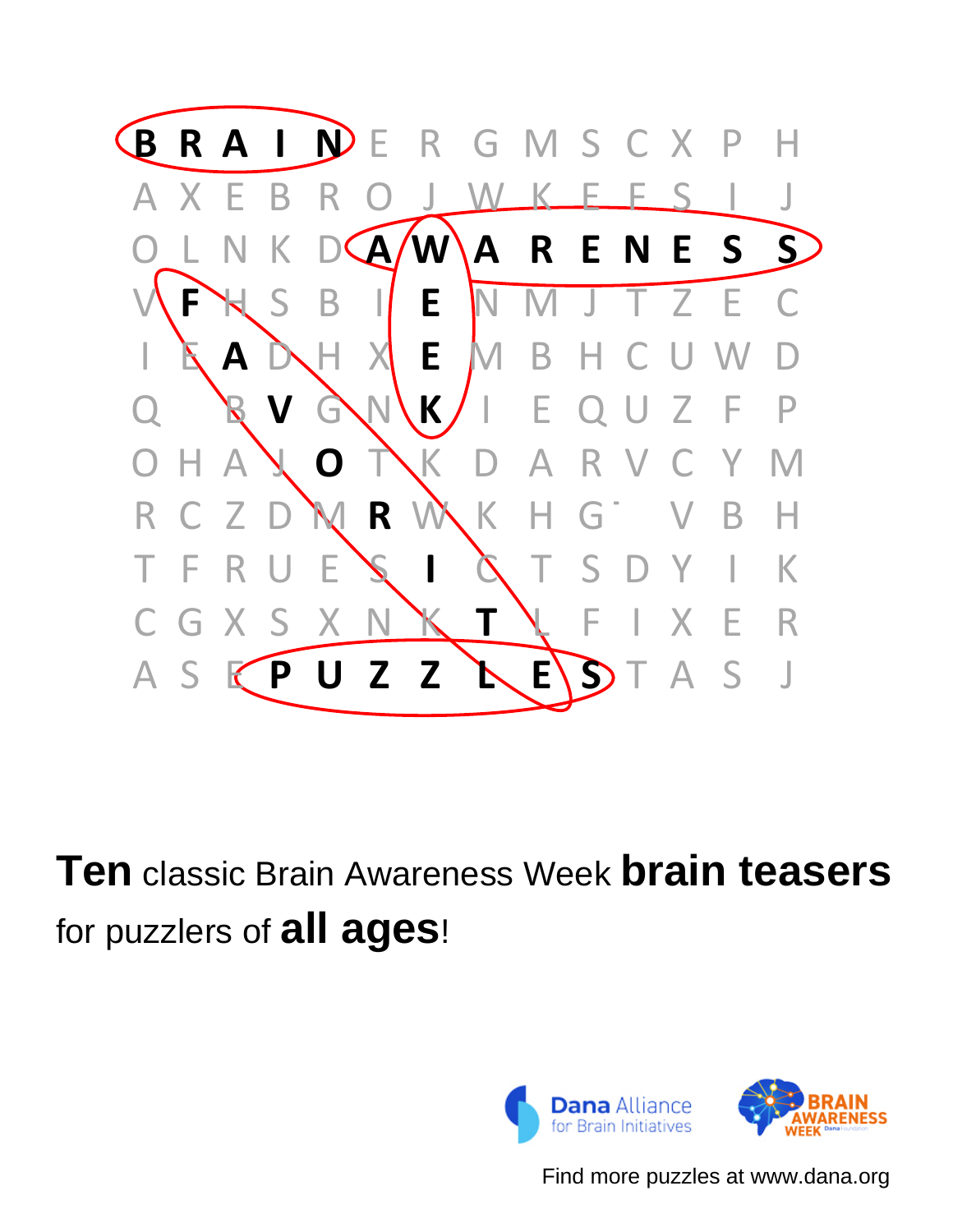## "Word Scramble"

Solve the puzzle by looking at the clues and unscrambling the answers. Then fill in the answers on the grid below. The circled letters will give you the answer to this question:

## What do you call a bright idea?



## **ACROSS**

| 1. A machine that thinks is a       | <b>TROOB</b> |
|-------------------------------------|--------------|
| 5. Use your                         | EBAN         |
| 8. The more you learn, the more you | <b>WONK</b>  |
| 10. Word games can make you         | <b>STRAM</b> |
| <b>DOWN</b>                         |              |
| 2. It's in a boat                   | ARO          |
| 3. Apple or oak                     | <b>RETE</b>  |
| 4. Telephone sound                  | GRIN         |
| 6. It covers you                    | SINK         |
| 7. They spin                        | POST         |
| 9. Make a mistake                   | RER          |

Reprinted with permission of the Dana Alliance for Brain Initiatives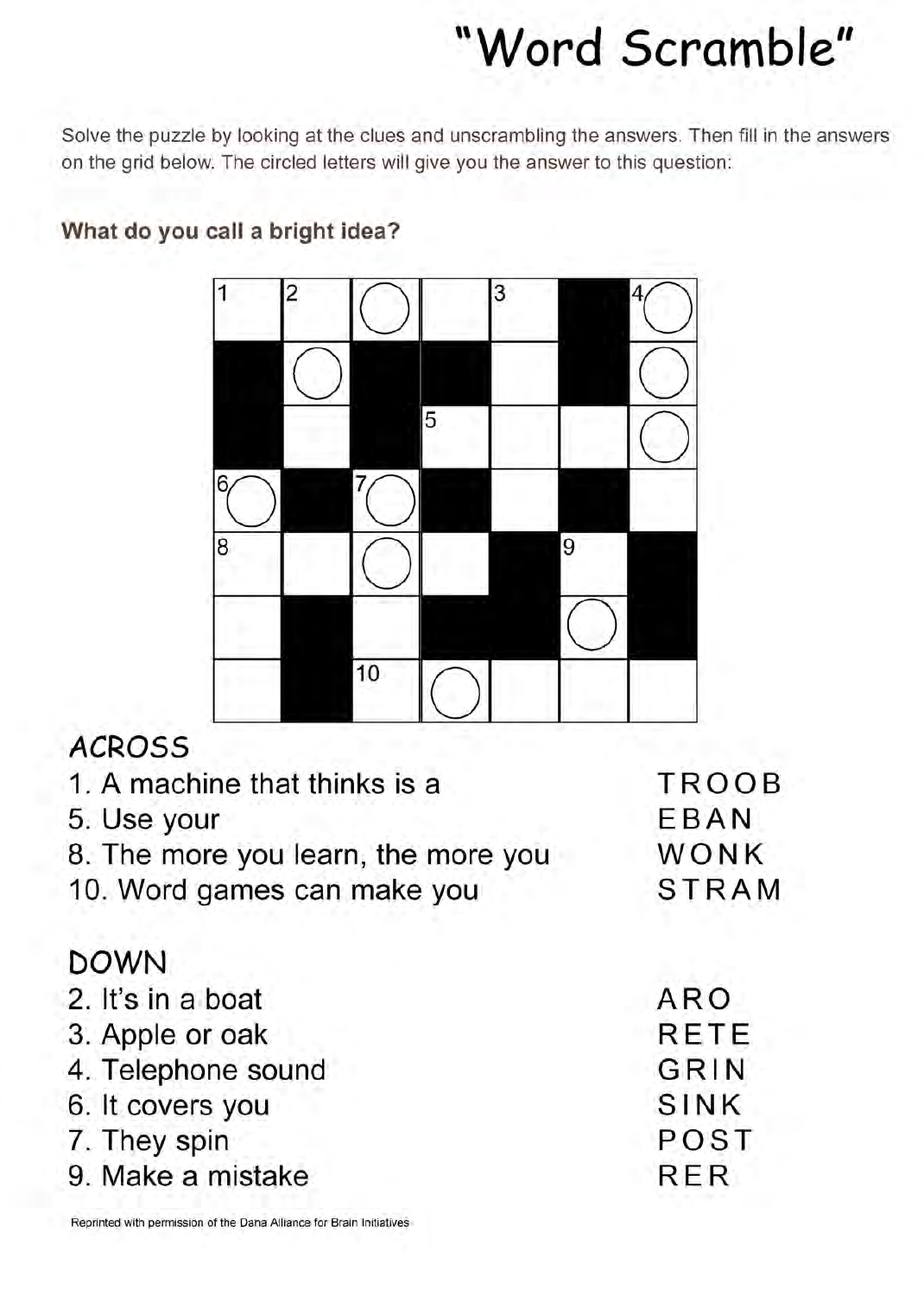## **"NAME GAME"**

Your brain is always learning -- and school is your best opportunity to concentrate on increasing your knowledge and brainpower. Here's a rhyming puzzle to put your brain to the test. Each clue has a two-word answer that rhymes; all you have to do is fill in the correct letters.

Here's an example: when your head hurts, you might call it a *brain pain*. See how many of the following rhymes you can guess.

### 1. Getting a good education gives you a…

## 2. Tired from cramming for tests…

## 3. An example would be, don't talk in class…

## 4. What education does that's important…

#### 5. A brain that's learned its lessons does this with no trouble…

#### 6. Doing your homework everyday makes you a…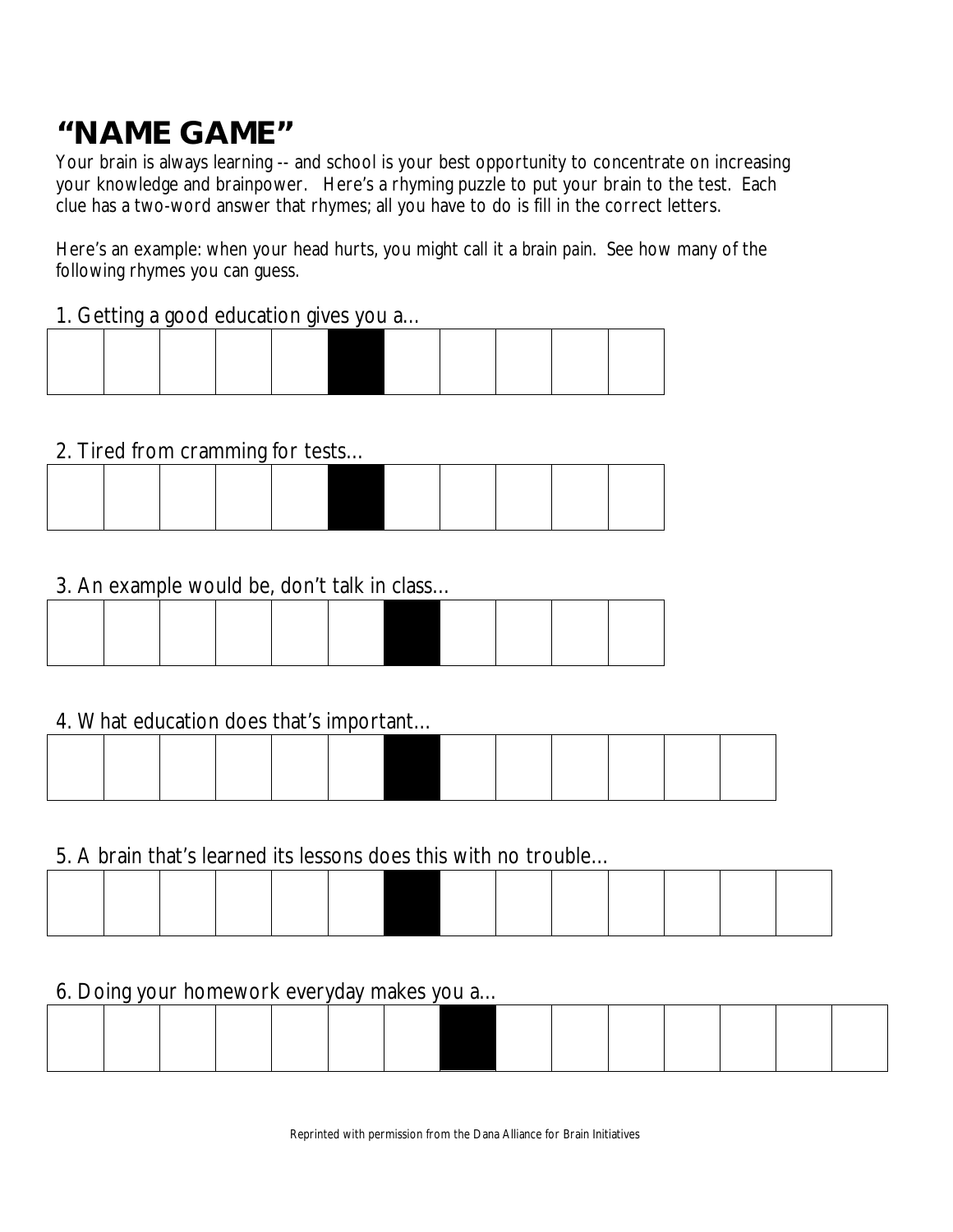## **"WORD SEARCH"**

Word search puzzles can be a lot of fun. The letters look all mixed up, but hidden among them are many words that describe the things you can do with your brain.

See how many brain activities you can find and circle. The words can read across, up, down, or diagonally. If you can locate all 12 words, you're really using your brain!

| $\mathbf Q$    | A                        | S                         | B                         | R | E              | A            | D                                                                                                                         | $\mathbf C$           | D              |
|----------------|--------------------------|---------------------------|---------------------------|---|----------------|--------------|---------------------------------------------------------------------------------------------------------------------------|-----------------------|----------------|
| T              | E                        | E                         | X                         | L | $\mathbf{Z}$   | $\mathbf O$  | P                                                                                                                         | N                     | R              |
| $\mathsf{H}$   | $\overline{\phantom{a}}$ | E                         | W                         | H | S              | B            | $\boldsymbol{\mathsf{A}}$                                                                                                 | P                     | K              |
| $\blacksquare$ | E                        | $\boldsymbol{\mathsf{A}}$ | B                         | C | $\overline{O}$ | Τ            | D                                                                                                                         | E                     | N              |
| N              | F                        | $\boldsymbol{\mathsf{A}}$ | D                         | G | S              | P            | $\mathbf{I}$                                                                                                              | $\mathbf{\mathsf{J}}$ | $\overline{O}$ |
| K              | K                        | $\mathbf{I}$              | R                         | R | M              | N            | E                                                                                                                         |                       | W              |
| $\mathbf O$    | G                        | U                         | E                         | S | S              | P            | $\overline{O}$                                                                                                            | A                     | R.             |
| S              | Τ                        | D                         | $\boldsymbol{\mathsf{A}}$ | U | F              | E            | E                                                                                                                         | L                     | $\mathbf V$    |
| W              | N                        | X                         | M                         | Y | Z              | $\mathbf{A}$ | B                                                                                                                         | K                     | $\mathsf C$    |
| U              | D                        | Β                         | E                         | L | L              | E            | $\mathsf{V}% _{0}\!\left( \mathcal{N}_{0}\right) ^{T}\!\left( \mathcal{N}_{0}\right) ^{T}\!\left( \mathcal{N}_{0}\right)$ | E                     | F              |

Word search puzzle words to find:

| SEE  | TALK  | GUESS          |
|------|-------|----------------|
| HEAR | HOPE  | DREAM          |
| READ | KNOW  | <b>BELIEVE</b> |
| FEEL | THINK | UNDERSTAND     |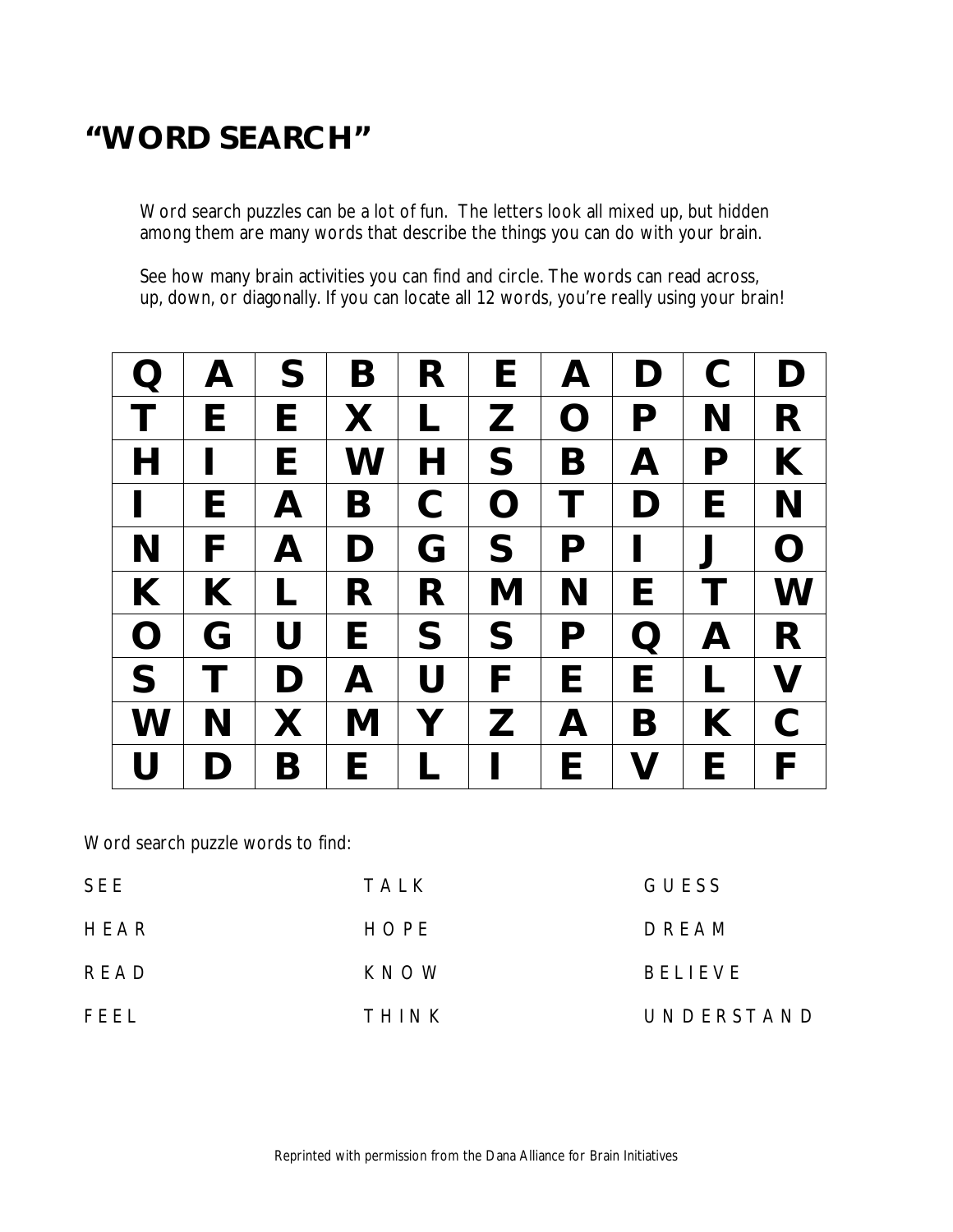## **"FORMING WORDS"**

This puzzle gives you five key words to work with. Each key word can be inserted in one or more of the letter groups below to unlock a new word.

Key words:

| <b>BRAIN</b> | HEAD | <b>IDEA</b> | MENTAL |
|--------------|------|-------------|--------|
|              |      |             |        |

First, add one of the key words above to the letters below in order to form a word. Then draw a line matching each word to its meaning in the right-hand column.

| $\overline{\mathcal{L}}$ | IET       |        | (outlook)            |
|--------------------------|-----------|--------|----------------------|
| DOUBLE(                  |           | $E$ ER | (kind of combat)     |
| $\overline{\mathcal{L}}$ | ) I T Y   |        | (essential)          |
| $\overline{ }$           | ) L L Y   |        | (it's a snap!)       |
| ELE(                     | ⟩         |        | (baseball bonus)     |
| $\overline{ }$           | ) TO (    | ⟩      | (most intelligent)   |
| NO(                      | $E$ ER    |        | (secret retreat)     |
| H(                       | $)$ W A Y |        | (in a perfect world) |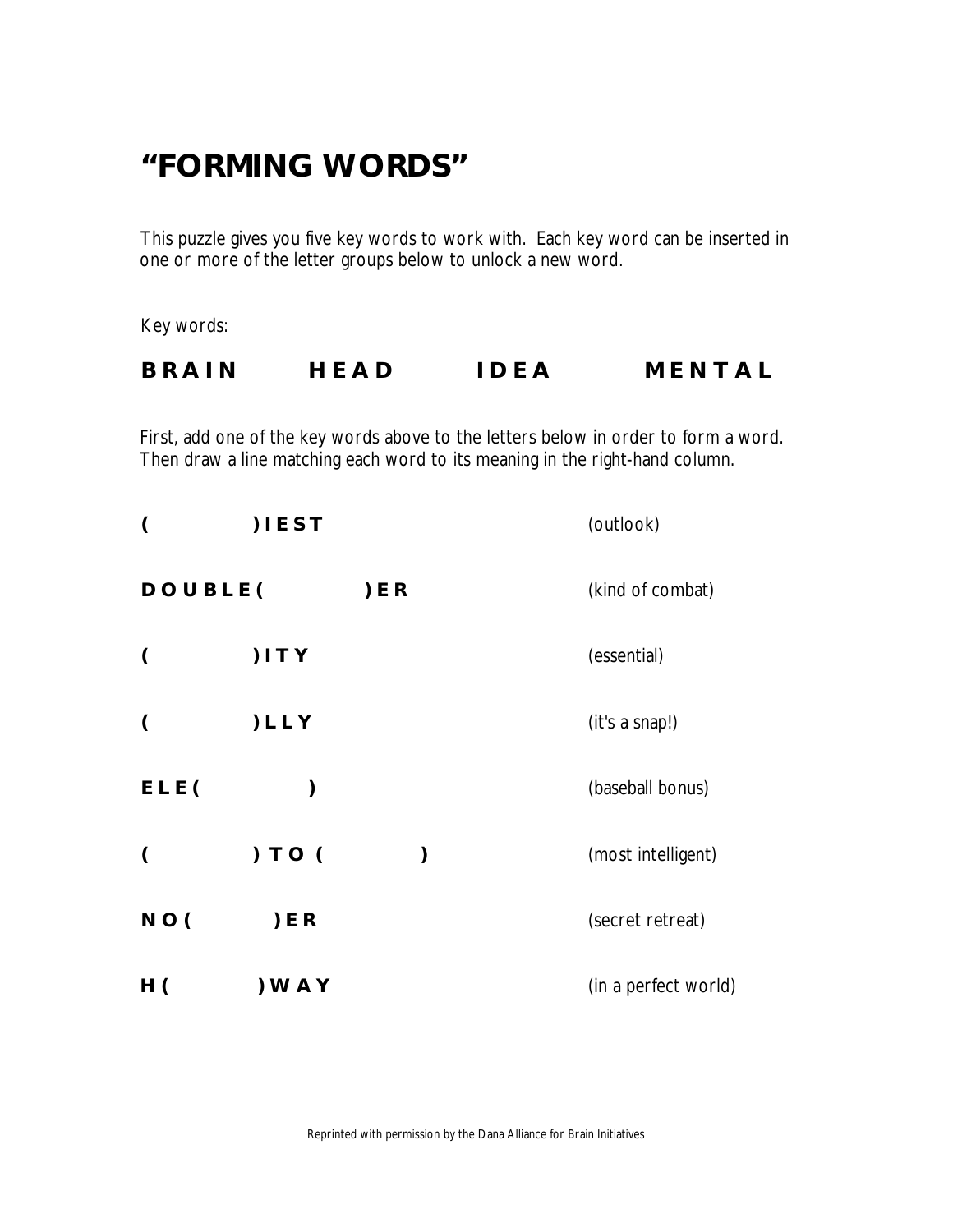

Unscramble the ten words below by rearranging the order of the letters -- then fill them in the spaces above to find out why it's useful to exercise your brain on games and puzzles!

| L A M E N T | SKID    |
|-------------|---------|
| HERCARES    | R A T E |
| M E G A S   | RENAL   |
| SWORD       | TARTS   |
| MUTILATES   | PHASE   |

Everyone knows that \_\_\_\_\_\_\_ brains continue to \_\_\_\_\_\_\_ and grow, but new \_\_\_\_\_\_\_ suggests that even the brains of older adults are not "frozen." They respond well to \_\_\_\_\_\_ exercise such as \_\_\_\_\_\_ involving \_\_\_\_\_\_ like the ones that follow here. It is also useful to \_\_\_\_\_\_ your senses and to seek out new experiences. your brain workouts now and get yourself in \_\_\_\_\_\_. It works, as will be shown -- or as they say in Latin, "quod \_\_\_\_\_\_ demonstrandum"!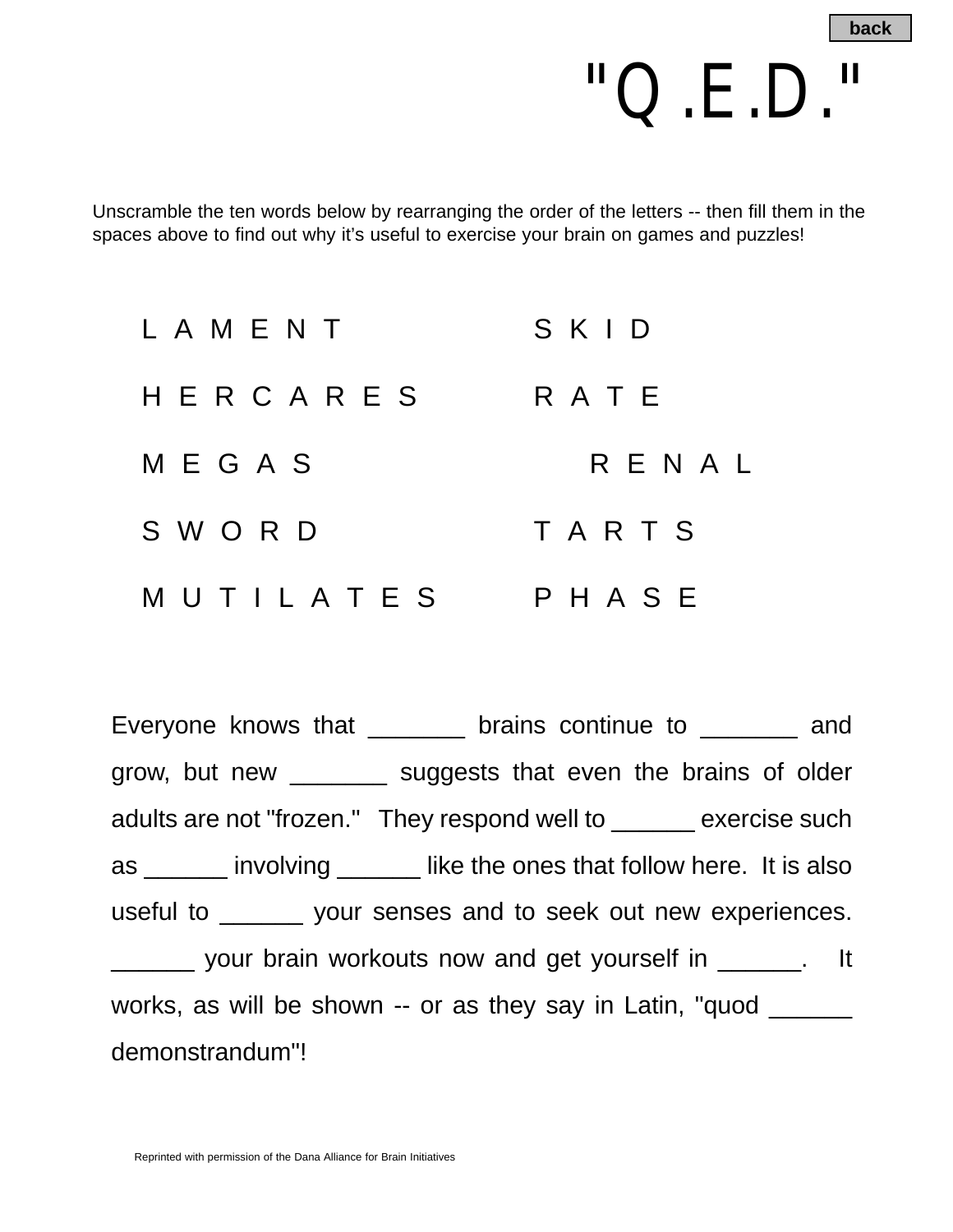## "P.D.Q. KIDS"

Have you ever done word search puzzles? You might think your eyes are doing all the work, but it's your brain that finds the words in what looks like a bunch of mixed up letters.

In fact, your brain does a lot -- and all the words in this puzzle are things you couldn't do without it! See how many brain activities you can find and circle. The words can read across, up, down, or diagonally.If you find more than 12 words, you're P.D.Q: "Pretty Darn Quick"!

| B        |            |              |     |            |              | C L H E A R                                        | T                      | $W$   $\mid$ |            |
|----------|------------|--------------|-----|------------|--------------|----------------------------------------------------|------------------------|--------------|------------|
|          | E A        |              |     |            |              | Q O R P R                                          |                        | E A D        |            |
|          |            |              |     |            |              | T T Z S S B U D L R                                |                        |              |            |
|          |            |              |     |            |              | $\overline{S}$   C   S   W   I   T   A   L   K   E |                        |              |            |
| $A \mid$ | $H \mid$   |              |     |            |              | M[X R N A C K A                                    |                        |              |            |
|          |            |              |     |            |              | V E A E R G N                                      |                        | Y            | M          |
| N        |            |              |     |            |              | M L V F A A Z D F                                  |                        |              |            |
|          |            |              |     |            |              | GIILSLIEEPDI                                       |                        |              | $\top$     |
| Е        | $\bigcirc$ |              | F E | E.         | $\mathsf{L}$ | W                                                  | $\mathsf{P}\mathsf{l}$ | A T          |            |
| S        | H          | $\mathsf{L}$ | E.  | $\bigcirc$ |              | V F                                                | E                      | $\lfloor$    | $\bigcirc$ |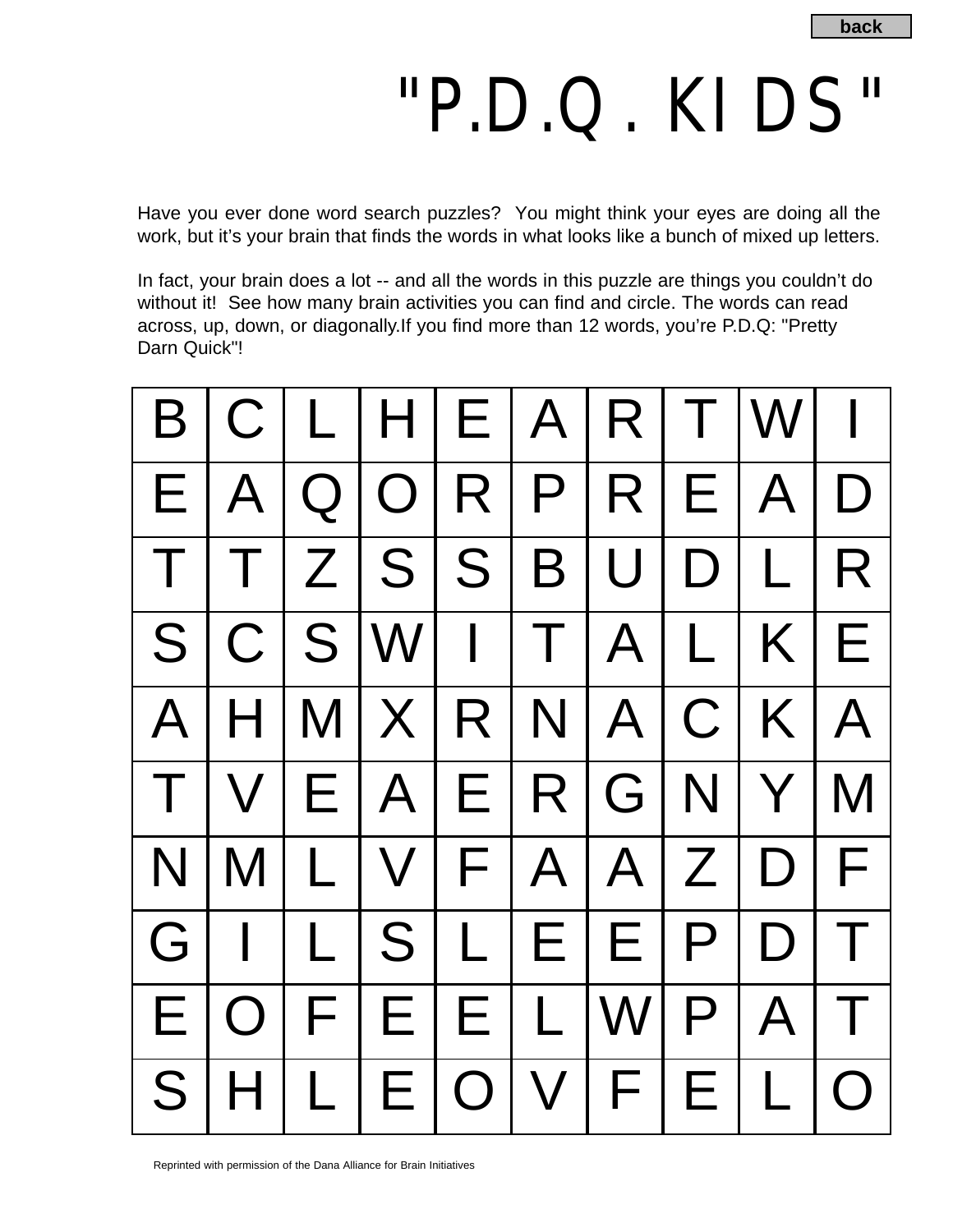## **"SCRAMBLED LETTERS"**

#### **BRAIN SCIENCES**

Neuroscience is the scientific study of the brain and its functions. It takes a lot of studying to become a neuroscientist. In fact, you'll study many different sciences on your way to understanding the human brain.

What sciences will you study? Some of the answers are given in the scrambled words below. Each clue tells you what kind of knowledge you will acquire in the "scientific" answer. There's a lot to learn -- but if you study hard, you'll make the grade!

| Β | LYIOGO         | (the study of living things)                                                     |
|---|----------------|----------------------------------------------------------------------------------|
|   | <b>SICSHY</b>  | (the study of matter and energy)                                                 |
| M | <b>INECEDI</b> | (the study of health and sickness)                                               |
| N | YOLGROEU       | (the study of the nervous system)                                                |
|   | CLYOSGOYH      | (the study of the behavior of humans and<br>animals related to mental processes) |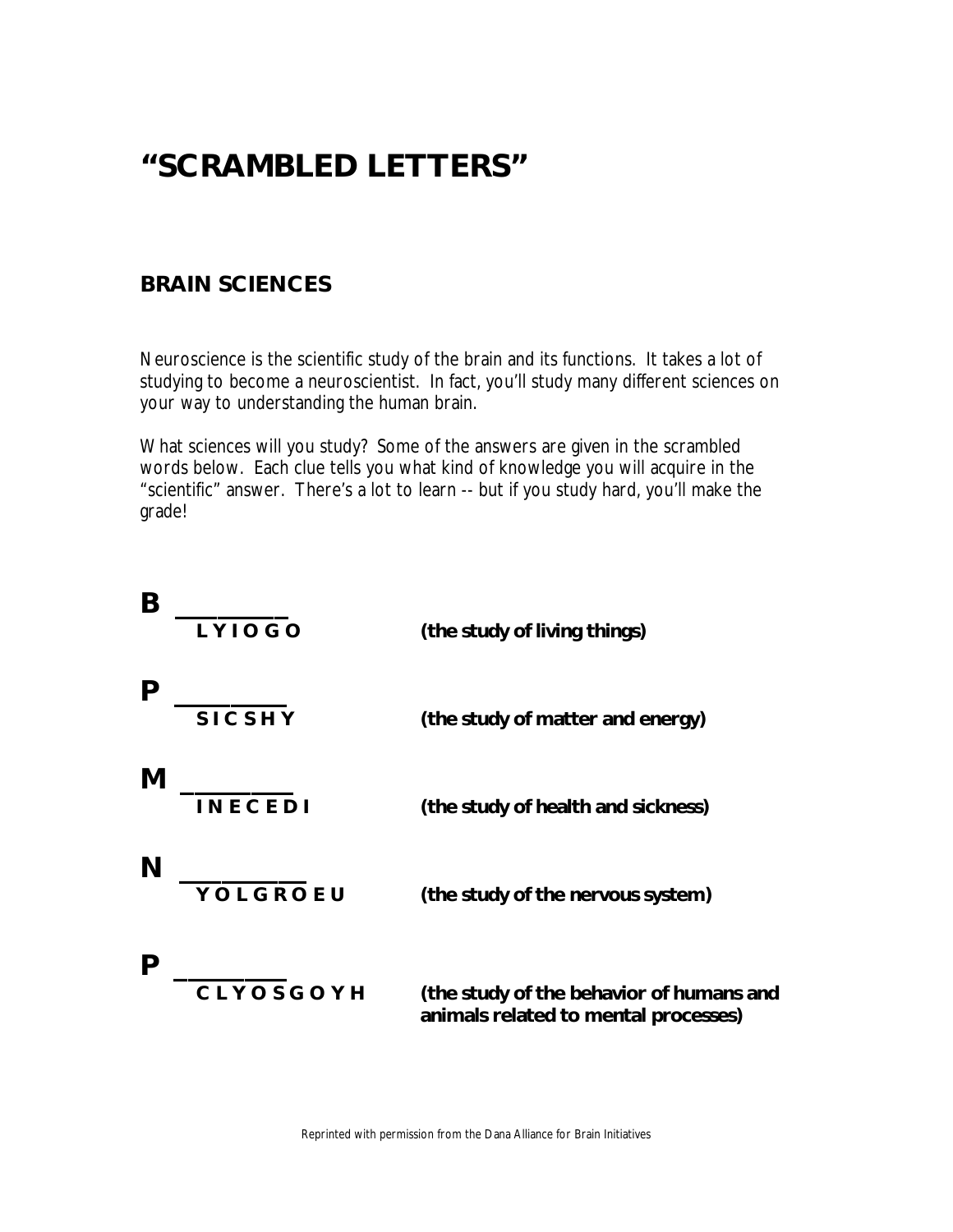

Did you know that when large numbers of smart people leave one country to work in another, it's called a brain drain? Use your head to come up with other "name game" rhyming expressions based on the following clues. If you get three or more, you are clever indeed - and four or more puts you in right in the middle of genius territory (brain terrain)!

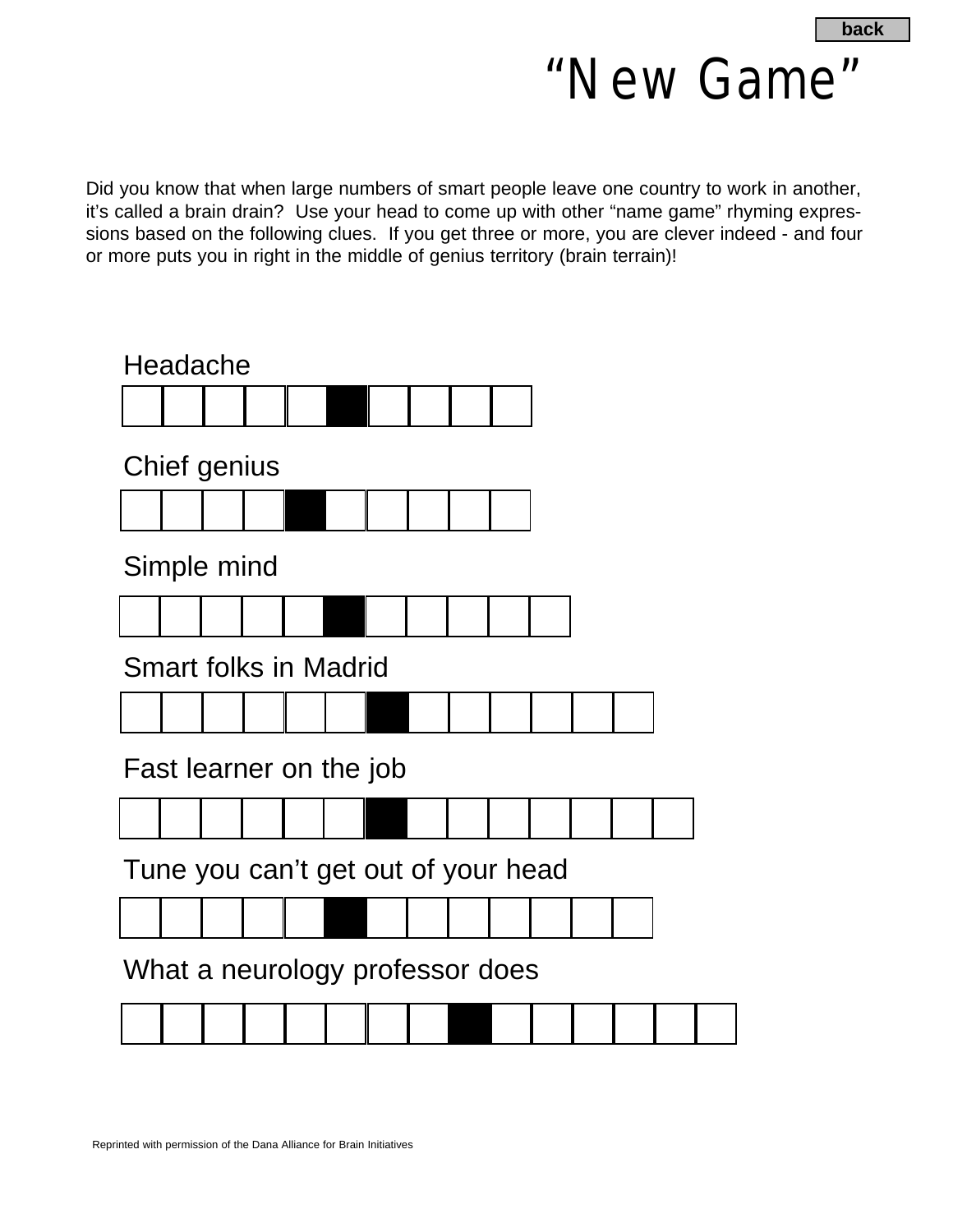## "HIGH Q"

Our brains are essential to us because they make us who we are -- and they also help us perform the "higher functions" that make us human.

Starting with each letter to the left, see if you can unscramble the rest of the letters to fill in these five higher functions that the brain can perform — and imagine what life would be like if our brains couldn't do them!

| $B = - - - -$                                                                                                                                                                                                                                                                                                                                                                                                             | (to walk upright)                  |
|---------------------------------------------------------------------------------------------------------------------------------------------------------------------------------------------------------------------------------------------------------------------------------------------------------------------------------------------------------------------------------------------------------------------------|------------------------------------|
| $R$ $     -$                                                                                                                                                                                                                                                                                                                                                                                                              | (to know where you're going)       |
| $A = - - - - -$                                                                                                                                                                                                                                                                                                                                                                                                           | (to understand information)        |
| $\begin{array}{c} \n\begin{array}{c}\n\text{} \\ \text{} \\ \text{} \\ \text{} \\ \text{} \\ \text{} \\ \text{} \\ \text{} \\ \text{} \\ \text{} \\ \text{} \\ \text{} \\ \text{} \\ \text{} \\ \text{} \\ \text{} \\ \text{} \\ \text{} \\ \text{} \\ \text{} \\ \text{} \\ \text{} \\ \text{} \\ \text{} \\ \text{} \\ \text{} \\ \text{} \\ \text{} \\ \text{} \\ \text{} \\ \text{} \\ \text{} \\ \text{} \\ \text{}$ | (to foresee what might happen)     |
| $N$ $\frac{---}{---}$                                                                                                                                                                                                                                                                                                                                                                                                     | (to observe the things around you) |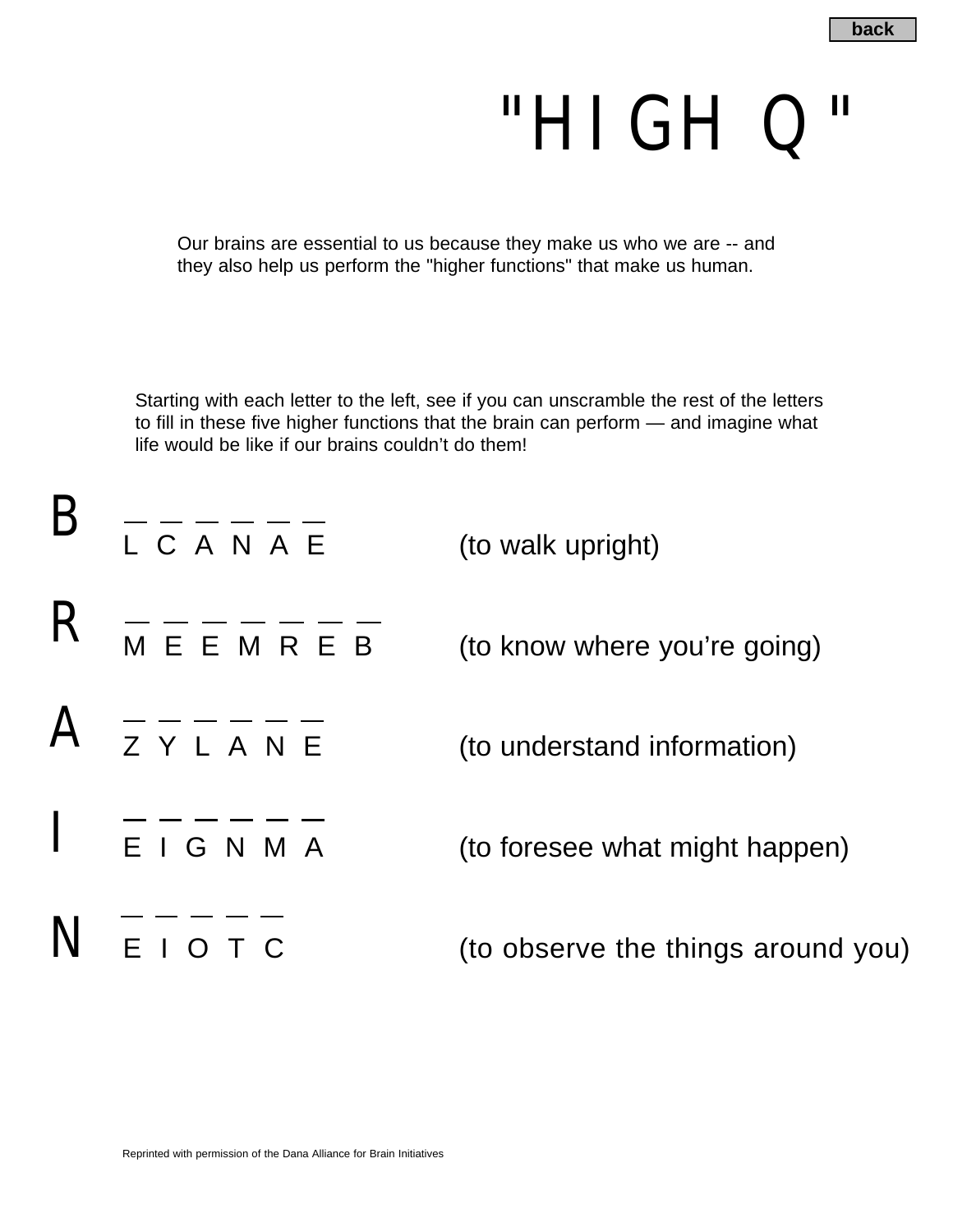"Q & A"

Here's a puzzle that can test your mental agility: what third word follows each of the first two words to complete a compound word or a familiar two-word phrase?

Example: if the clue words are "BRAIN" and "THUNDER," the word that completes both compound words or phrases might be "STORM": Brainstorm and Thunderstorm.

| Think / Army           |  |
|------------------------|--|
| Head / Jump            |  |
| Thought / Hot-air      |  |
| Intelligence / Talent  |  |
| Mind / Speed           |  |
| Mental / San Francisco |  |
| Smart / Chocolate-chip |  |
| Memory / River         |  |
| Rational / Phone       |  |
| Brain / Micro          |  |
|                        |  |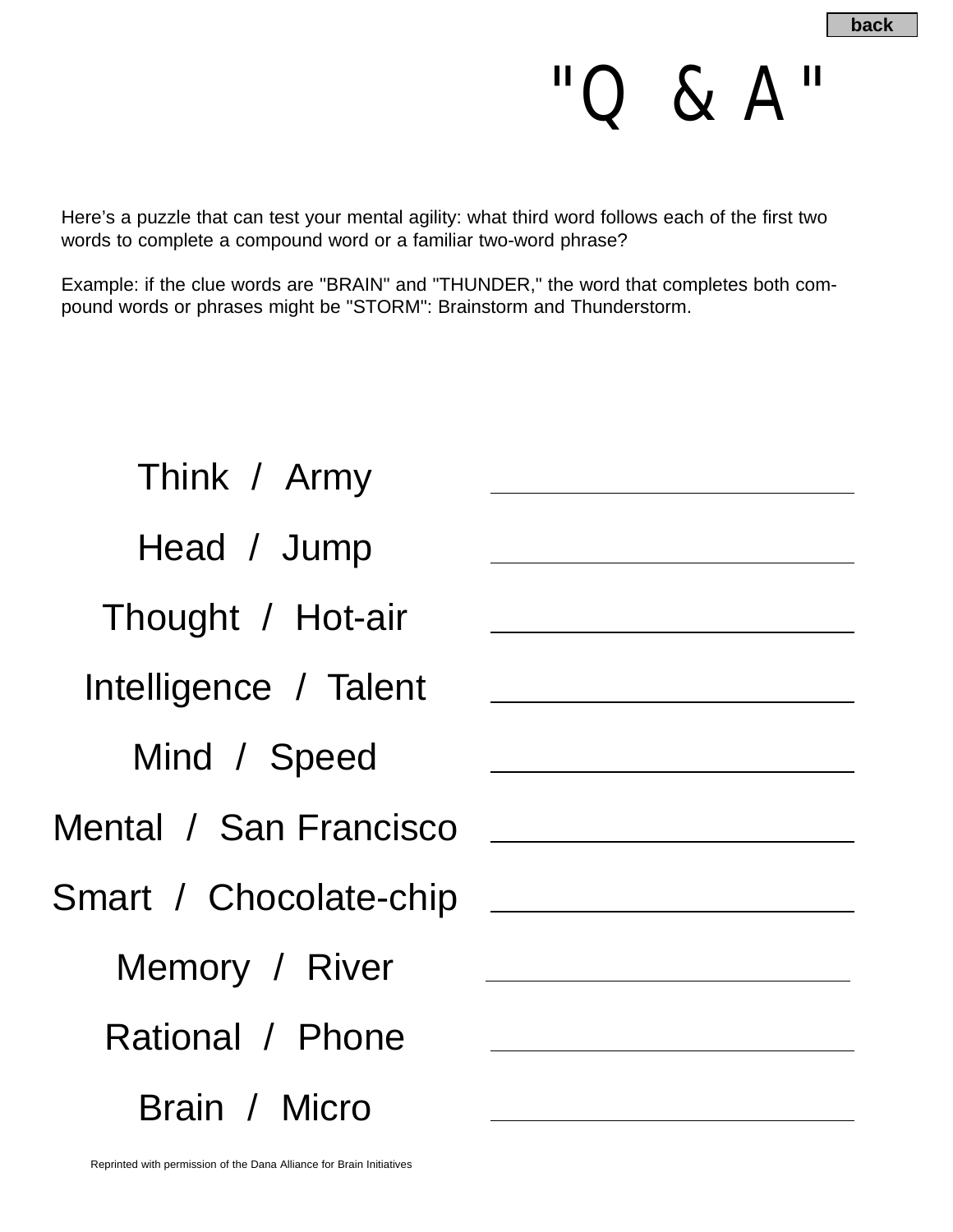**"SCRAMBLED LETTERS" answers:**

| <b>Biology</b>    | (the study of living things)                                                     |
|-------------------|----------------------------------------------------------------------------------|
| <b>Physics</b>    | (the study of matter and energy)                                                 |
| <b>Medicine</b>   | (the study of health and sickness)                                               |
| <b>Neurology</b>  | (the study of the nervous system)                                                |
| <b>Psychology</b> | (the study of the behavior of humans and<br>animals related to mental processes) |

**"NAME GAME" answers:**

- 1. SMART START
- 2. BRAIN DRAIN
- 3. SCHOOL RULE
- 4. TRAINS BRAINS
- 5. PASSES CLASSES
- 6. PRUDENT STUDENT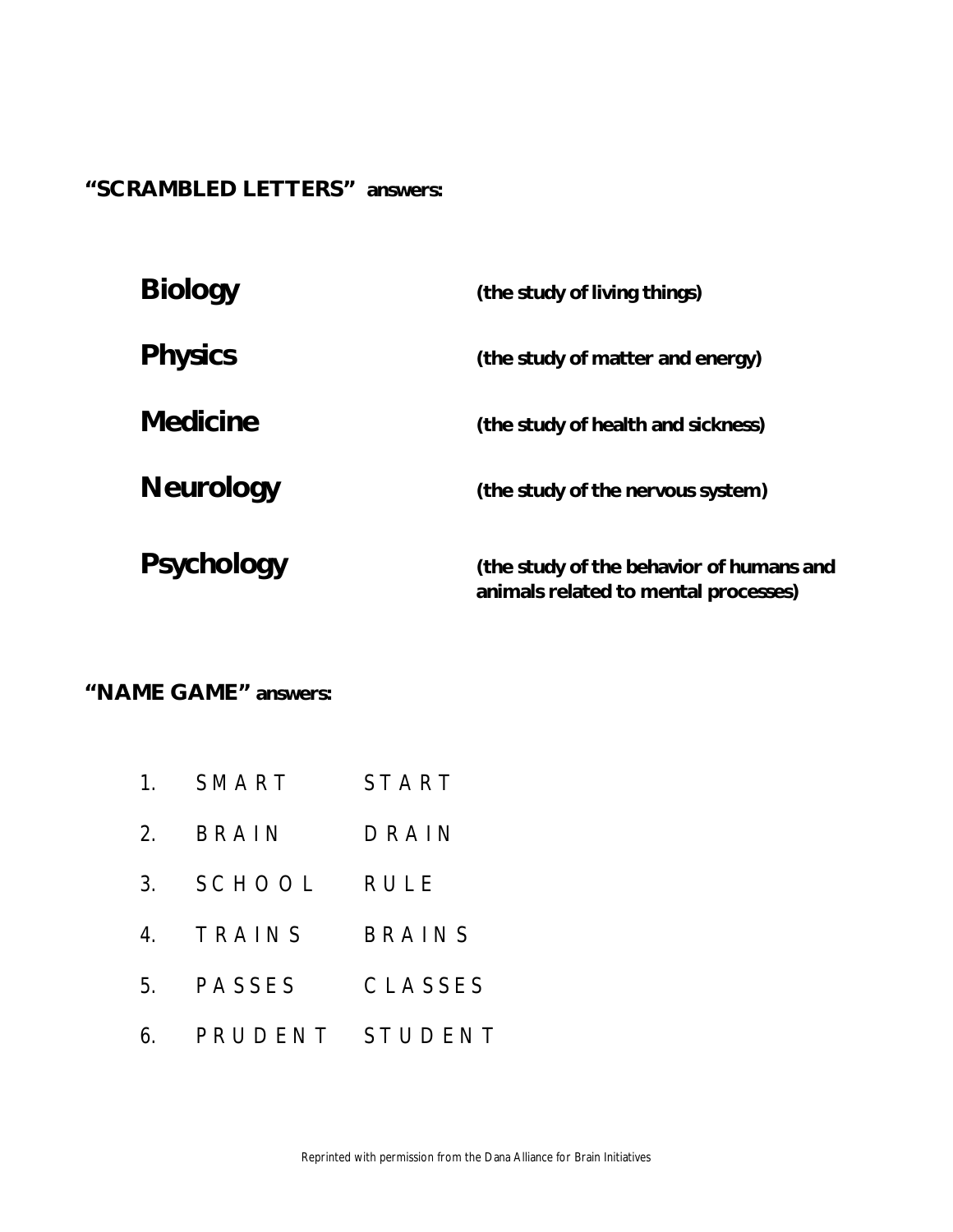**"WORD SEARCH" Answer Key**

|   | $\boldsymbol{\mathsf{A}}$ |   |   | F |   |   |   |           |
|---|---------------------------|---|---|---|---|---|---|-----------|
|   | E                         | F |   |   |   |   |   |           |
|   |                           | ▄ |   |   |   |   |   |           |
|   | Е                         |   |   |   |   |   | F |           |
|   |                           |   |   |   |   |   |   | $\bullet$ |
|   |                           |   | R |   |   | Е |   |           |
|   |                           |   |   |   | n |   |   | R         |
| S |                           |   |   |   | E | Е |   |           |
|   |                           |   |   | 7 |   | R |   | C.        |
|   |                           |   |   |   |   |   |   |           |
|   |                           |   |   |   |   |   |   |           |

| SEE  | TALK  | GUESS          |
|------|-------|----------------|
| HEAR | HOPE  | DREAM          |
| READ | KNOW  | <b>BELIEVE</b> |
| FEEL | THINK | UNDERSTAND     |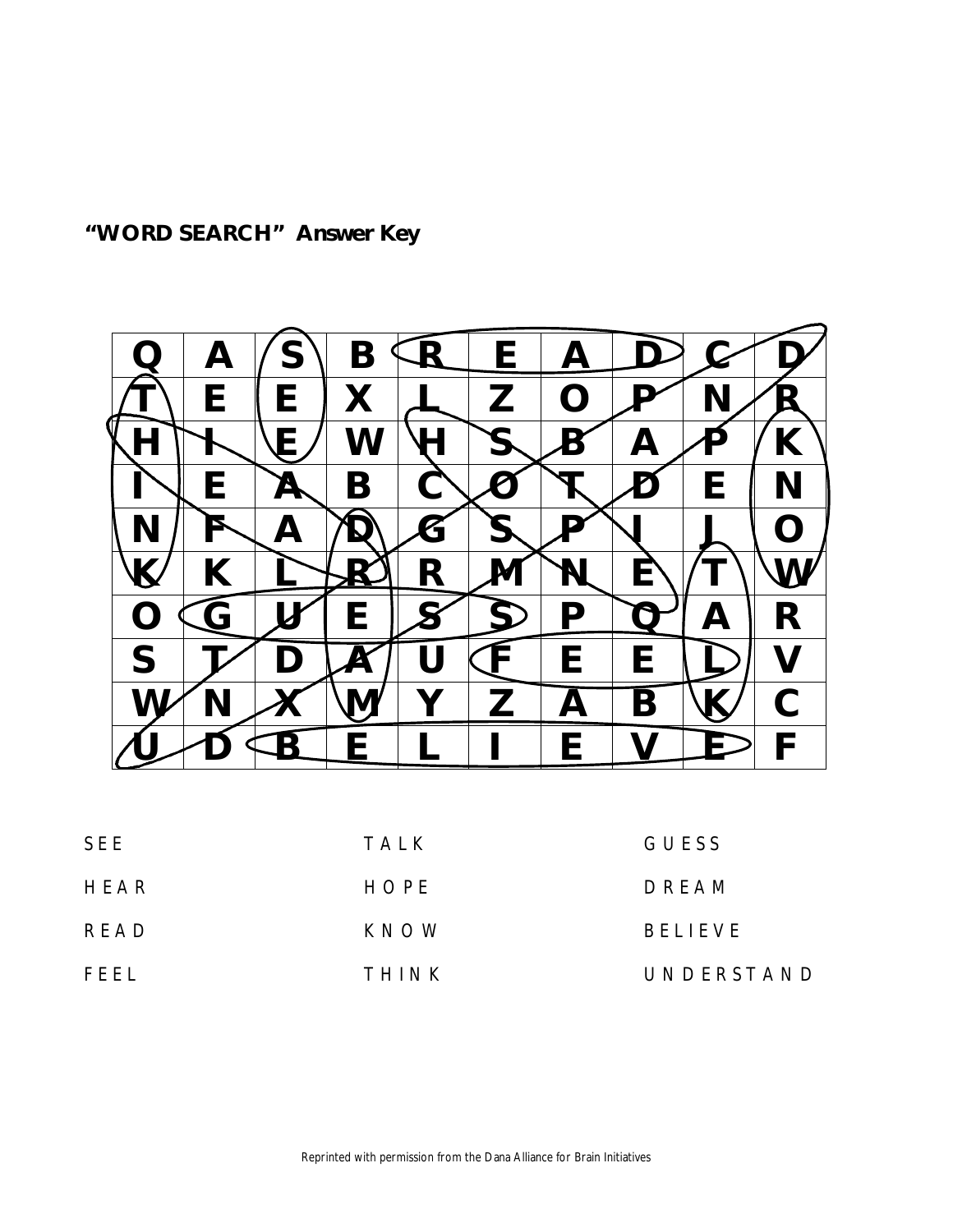#### **"FORMING WORDS" answers:**